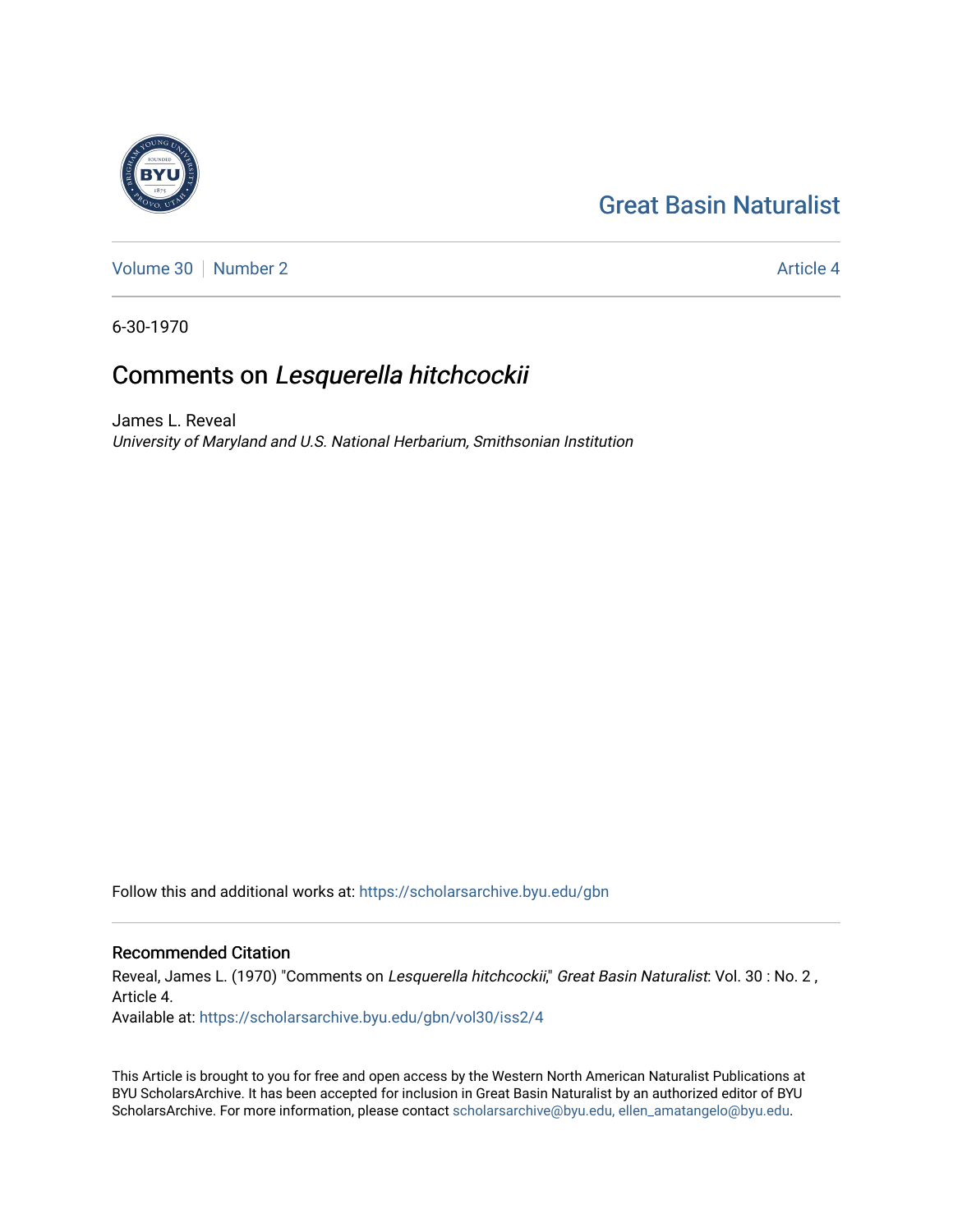### COMMENTS ON LESQUERELLA HITCHCOCKII

#### James L. Reveal'

In 1966 Barneby described a new subspecies of Lesquerella hitchcockii from bare white shale knolls southeast of Cannonville in Kane County, Utah. In 1967 <sup>I</sup> had an opportunity to recollect his ssp. tumulosa and compare it with my previous impressions of ssp. confluens of central Nevada and ssp. *rubicundula* of the upper Sevier River drainage of Garfield and Piute counties, Utah. In 1966 <sup>I</sup> had seen a few plants of ssp. *hitchcockii* on the Charleston Mountains, but during the summer of 1968 it was possible to investigate this taxon more throughly on both the Charleston and Sheep ranges of Clark County, Nevada. These various field observations are now summarized and the taxonomy of the species complex reviewed.

Lesquerella hitchcockii was described by Munz (1929) from <sup>a</sup> small collection obtained by Edmund C. Jaeger and C. Leo Hitchcock in 1927. In 1941, Rollins proposed L. rubicundula from central Utah, and noted its clear relationship with L. hitchcockii. Maguire and Holmgren (1951) summarized the species complex and proposed that Rollins' species be reduced to the subspecific rank. At the same time, they called attention to a third form from the Quinn Canyon Range of Nye County, Nevada, which they named ssp. confluens. This new subspecies was somewhat intermediate morphologically between the sspp. *hitchcockii* and *rubicundula*, but more so geographically, and their name was designed to show this position. When Barneby added ssp. tumulosa to the complex, he so further expanded the definition of the species, as represented by the type of  $L$ . *hitchcockii*, that the entire taxon took on a rather heterogeneous nature. This is rather clearly seen in the life-forms of the various isolated populations. The plants of ssp. *hitchcockii* are small with few, short, closely branched caudices with only a few flowering crowns. The caudices of ssp. *confluens* are numerous and long with the several branches often rhizomatous. Unlike the typical subspecies, ssp. *confluens* forms large mats which tumble at will over the loose gravelly boulders and talus slopes on the upper ridges of the Quinn Canyon Range. The life-form of ssp. rubicundula is some what similar to that of ssp. *confluens* except the branches of the caudices are greatly reduced to only a few in number, and the elon gated, often rhizomatous branches do not form mats at all. The ssp. tumulosa differs from all of these taxa in that it is densely compacted into a small rounded cushion with several hundred crowded flowering crowns.

Other morphological features shared by these subspecies are less striking and the differences between the various populations becomes somewhat statistical (Maguire & Holmgren, 1951). However,

<sup>&#</sup>x27;Departmont of Botany, University of Maryland, College Park, Maryland 20742 and U.S. National Herbarium, Smithsonian Instituition, Washington, D.C. 20560.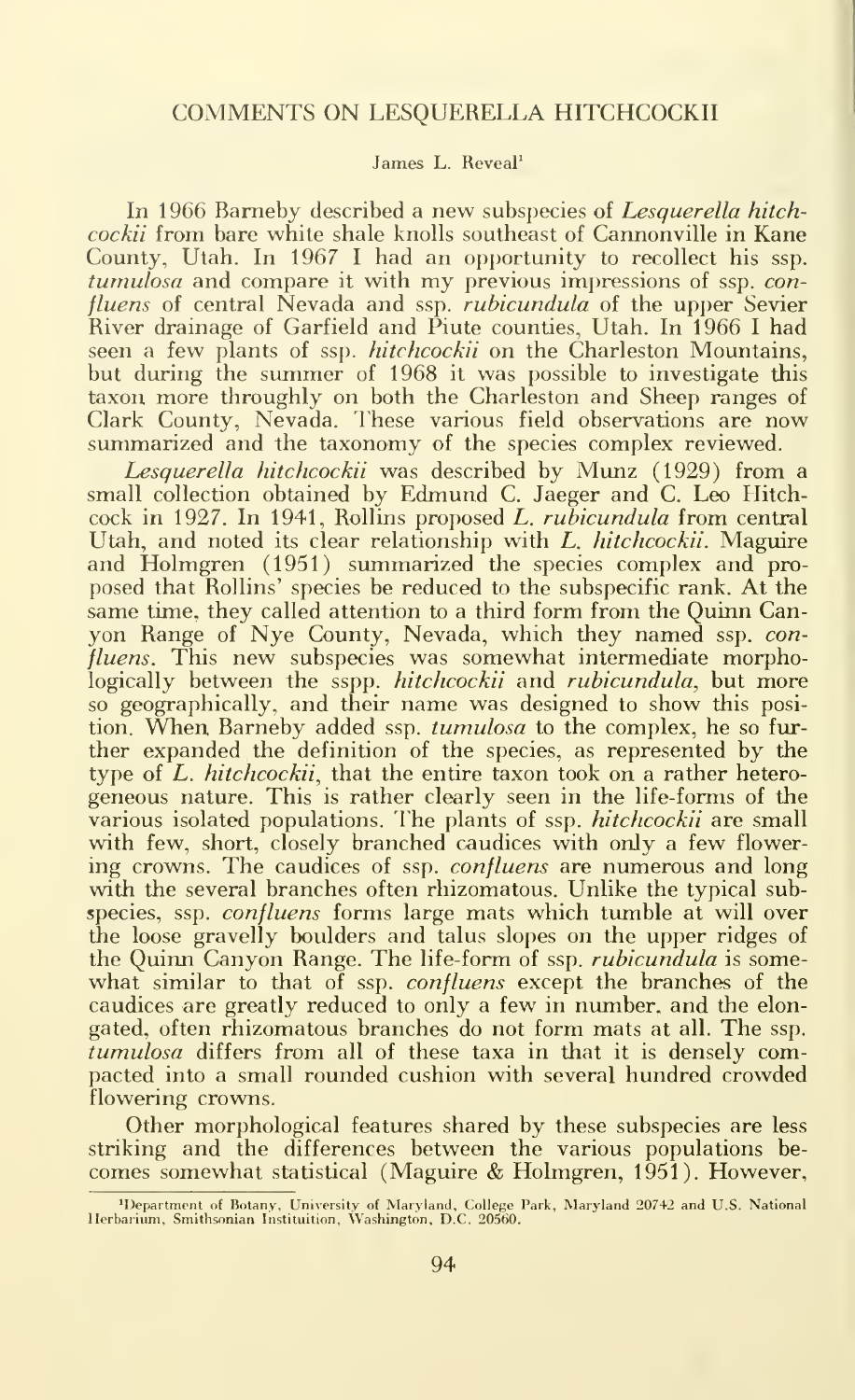differences can be seen in the leaf characteristics, size of the sili ques, and the length of the styles, although in all cases the differ ences are slight. In general it may be stated that the flowers of  $Les$ querella are essentially similar throughout the range of the genus in the West and are of limited value as a diagnostic characteristic. To <sup>a</sup> much lesser degree, however, are the siliques which have considerable diagnostic importance, but seeming only in separating species groups; and, to some degree, in separating *Lesquerella* from the related genus, *Physaria* (Mulligan, 1968). Consequently, in this genus, it seems likely that one should concentrate on the numerous vegetative features of the plants in arriving at taxonomic entities rather than the flora characters.

With this in mind and considering the geographical isolation of each entity and the likelihood of no possible gene exchange (see Ehrlich & Raven, 1969), it seems that the proper taxonomic rank for each of the above subspecies should be at a higher level.

#### Key to the Species

- 1. Plants open and spreading, not at all compact or cushion-like.
	- 2. Rosettes 2-20 per plant; caudices composed of few slender, ±decumbent, branches; leaves 5-12 mm long.
		- 3. Leaves 2-4 mm wide, spathulate to broadly oblanceolate, tapering abruptly to <sup>a</sup> distinct petiole; styles 3-4.5 mm long; Charleston and Sheep ranges, Clark Co., Nevada. 1. L. hitchcockii
		- 3. Leaves 1-2 mm wide, linear to linear-oblanceolate, tapering gradually into a scarcely distinct petiole; styles 1.5-3.5 mm long; Piute and Garfield cos., Utah.

3. L. rubicundula

- 2. Rosettes several hundred; caudices composed on numerous elongated, spreading, branches forming large mats; leaves 10-24 mm long, 1-3 mm wide, oblanceolate to elhptic, tapering to a short, but distinct, petiole; styles 4-6 mm long; Quinn Canyon Range, Nye Co., Nevada. 2. L. confluens
- 1. Plants densely caespitose and cushion-like with several hundred flowering rosettes; caudices short and compacted, buried in the mass of decomposed vegetation and covered with numerous persistent leaf-bases; leaves linear, 3-10 mm long, 0.7-1 mm wide, tapering gradually into a scarcely distinct petiole; styles 1-2 mm<br>long: north-central Kane Co., Utah. 4. L. tumulosa long; north-central Kane Co., Utah.

1. Lesquerella hitchcockii Munz, Bull. Torrey Bot. Club 56: 163, 1929. Type: High exposed ridges at 10500 ft elev, Charleston Mts, Clark Co., Nevada, 1 Sep 1927. Jaeger & Hitchcock s.n. Holotype, POM! Distribution: Charleston Mountains and the Sheep Range, Clark Co., Nevada, from 7500 to 11000 ft elev. Flowering from June to September.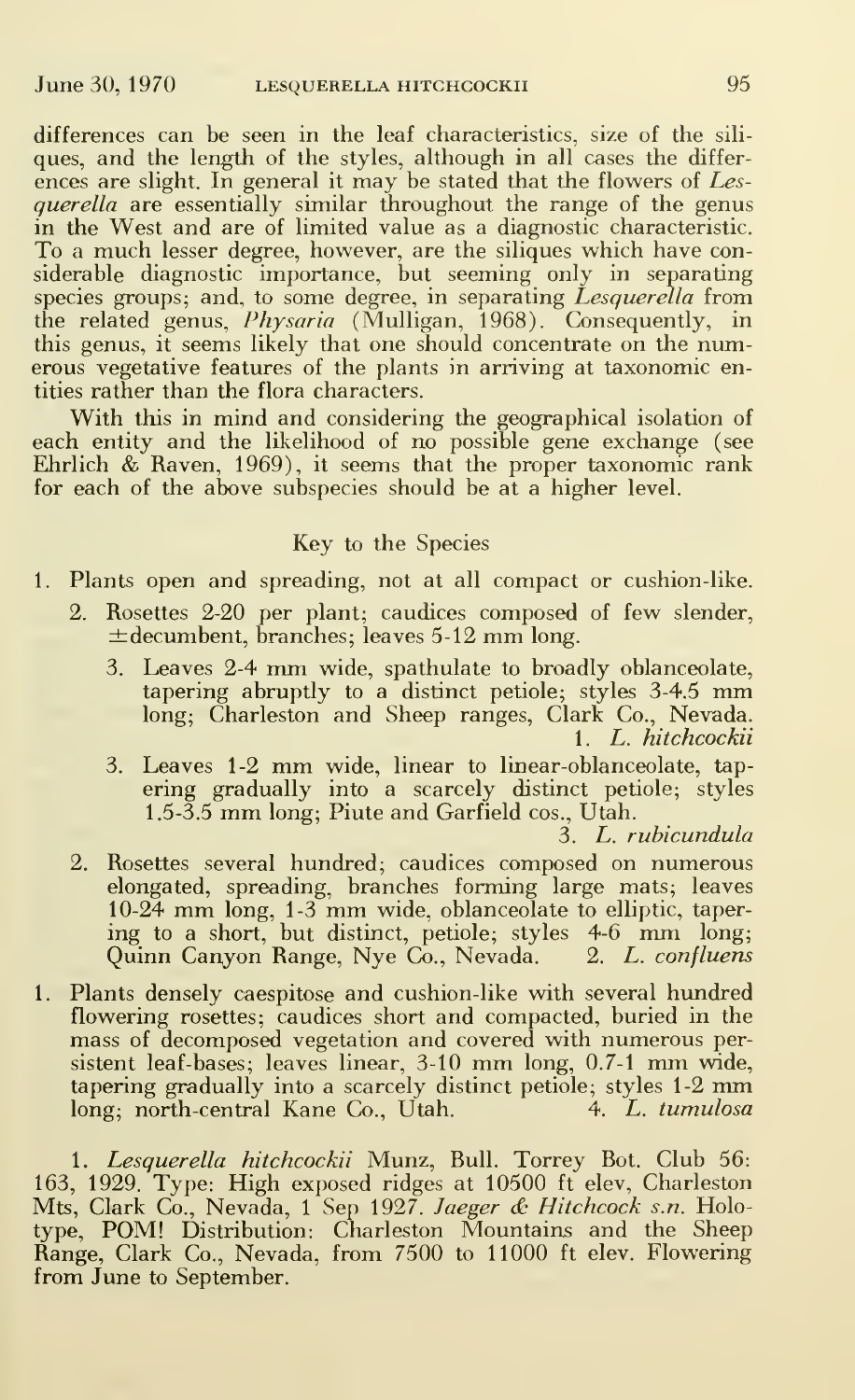As now outlined, *Lesquerella hitchcockii* is restricted to two high mountain ranges in southern Nevada, the Charleston (or Spring) Mountains and the adjacent Sheep Range. <sup>I</sup> have seen this species on both ranges, but on the Charleston, it is always at a higher elevation than it is on the Sheep Range. In spite of repeated efforts on the part of Janice C. Beatley, and to a lesser degree, efforts on my own part, this species has not been discovered on the high mountain ranges north of the Charlestons (Beatley, 1969). Thus, a distinct geographical gap exists between L. hitchcockii and the next species.

2. Lesquerella confluens (Maguire & Holmgren) Reveal, stat. & comb. nov., based on L. hitchcockii ssp. confluens Maguire & Holmgren, Madroño 11: 174. 1951. Type: Loose gravelly soil on <sup>a</sup> ridge N of Cherry Creek Pass, Quinn Canyon Range, at <sup>7000</sup> ft elev, Nye Co., Nevada, 20 Jun 1945, Maguire & Holmgren 25534. Lectotype, NY! Isotype, UTC! Distribution: Upper ridges of the Quinn Canyon Range, Nye Co., Nevada, from 7000 to 10000 ft elev. Flowering from June to August.

Lesquerella confluens is proposed as a new species based on its distinctive vegetative features and unique life-form. So far as known, it is restricted to the Quinn Canyon Range. When I saw this species in 1965, <sup>I</sup> felt at the time it was worthy of specific recognition. As Noel H. Holmgren and I were searching as many of the high mountain ranges as possible for *Primula nevadensis* (Holmgren, 1967), and we never discovered *L. confluens* anywhere else, I must conclude that it is likely restricted to this single range. How widely distributed the species is on the range is not known. Holmgren and I obtained our specimens a short distance to the northeast of the type location. However, when we were on the range in 1968 some distance south of Cherry Creek Pass, we failed to find the species although we did not climb above 8000 feet in elevation. It is possible that L. confluens may be found elsewhere. Primula nevadensis occurs both on the Quinn Canyon Range and the Snake Range, and Holmgren and I discovered  $\tilde{T}$ anacetum diversifolium D. C. Eat. from the Quinns in 1968, a taxon previously known only from the Wasatch Mountains and the Deep Creek Mountains in northern Utah. However, also in spite of repeated searches, Lewisia maguirei Holmgren (1954) is known only from the Quinn Canyon Range.

3. Lesquerella rubicundula Rollins, Contr. Dudley Herb. 3: 178. 1941. L. hitchcockii ssp. rubicundula (Rollins) Maguire & Holmgren, Madrono 11: 175. 1951. Type: Red Canyon, Powell [now Dixie] National Forest, Garfield Co., Utah, 6 Jul 1912, Eggleston 8198. Holotype, US! Distribution: Red clay and gravelly places in Garfield and Piute cos., Utah, from 6700 to 7500 ft elev. Flowering from May to July.

Of all the taxa treated in this paper, this one is best known. It is commonly collected and represents one of the more frequently seen of the several Red Canyon endemics (Reveal, 1970). Also, it is perhaps the closest form to typical Lesquerella hitchcockii as re-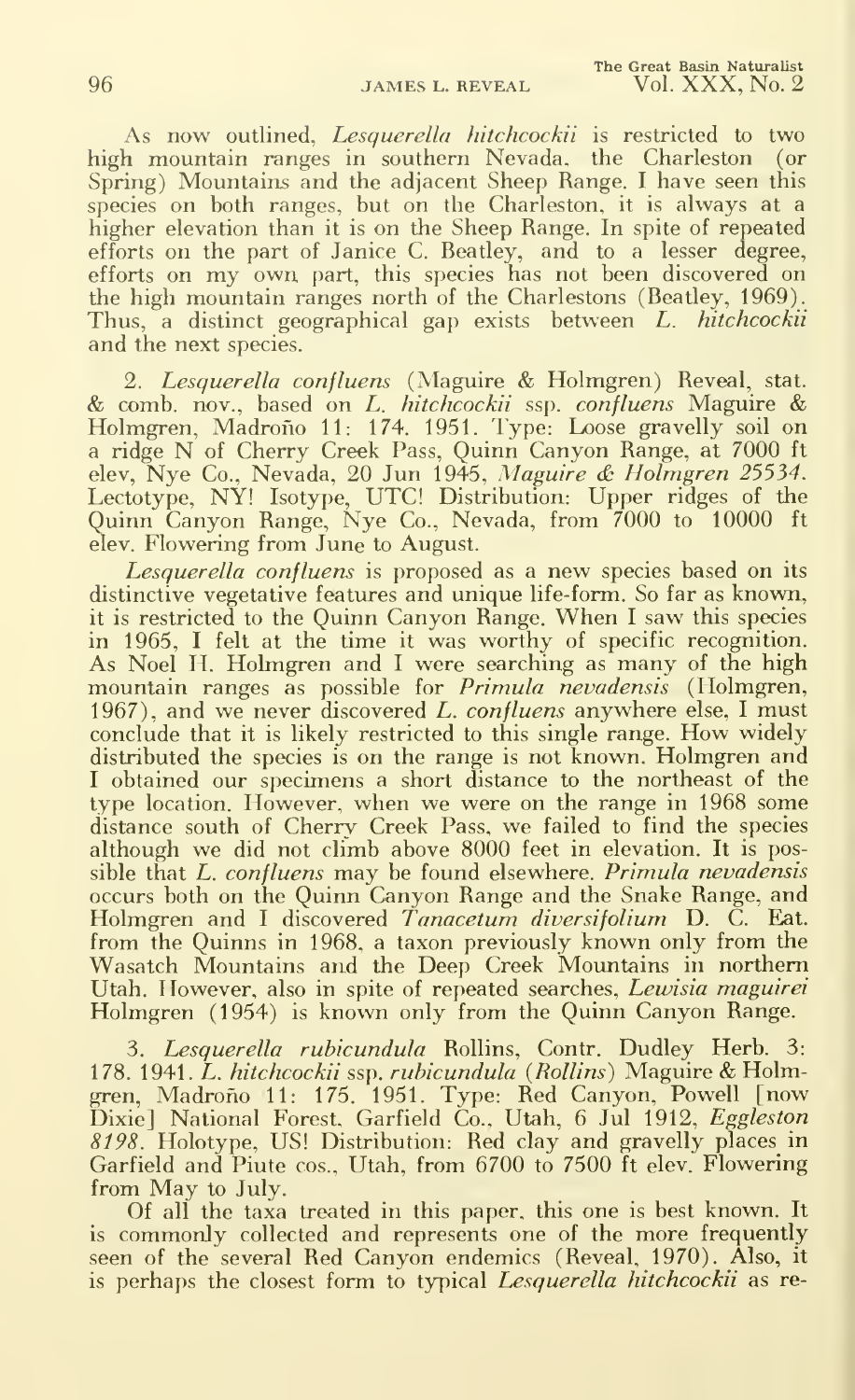ported by Rollins (1941), Maguire and Holmgren (1951), and Bameby (1966). However, as noted by all of these authors, it dif fers in several vegetative features and essentially so in life-form, although in this regard the differences are less striking than those exhibited by *L. confluens* and *L. tumulosa.* In the several local populations that <sup>I</sup> have seen on and off since 1964, the degree of elongation of the caudices seems to depend to some extent on the pitch of the slope as noted by Bameby (1966). However, this does not always appear to be the case. On the flat ridges south of Red Canyon, <sup>I</sup> saw this species growing with Cryptantha ochroleuca Higgins (1968) and it had elongated caudices much in the same fashion as I saw on the plants on the slopes below the ridge. Unlike L. *hitchcockii*, the leaves of *L. rubicundula* are very narrow and lack a distinct petiole. The styles are shorter on the whole, although this feature is not paramount. The range of L. *rubicunduia* is restricted to a small area around the Bryce Canyon area and northward in the Sevier River drainage to the Marysvale area, but to the north it is rare. To my knowledge, the species has not been found west of the Tushar Mountains.

4. Lesquerella tumulosa (Bameby) Reveal, stat. & comb, nov., based on *L. hitchcockii* ssp. *tumulosa* Barneby, Leafl. West. Bot.  $\qquad$ 10: 313. 1966. Type: Bare white shale knolls 6.5 mi SE of Cannonville, Kane Co., Utah, *Barneby 14424*. Holotype, NY! Isotypes, BRY, The Sa CAS, GH, UC, US, UTC! Distribution: White shale knolls near Kodachrome Flat, southeast of Cannonville in Kane Co., Utah, at ca 5700 ft elev. Flowering from April to June.

This species is the most depauperate of the various taxa treated in this paper, and it is the only member of the group that occurs in a decidedly desert environment. As all of the remaining taxa are montane plants, found at elevations above 6700 feet, Lesquerella tumulosa is the really odd member of the species complex. Barneby (1966), pointed out that this species is clearly related to  $L$ . *rubicun*dula, but the two are so totally different in the field, that without careful study, this relationship could go undetected. The narrow leaves and the similarly shape silique allies the two species, but in the genus as a whole, one would likely associate  $L$  tumulosa more with the compacted cushion species such as L. nanum S. Wats., L. condensata A. Nels., and L. subumbellata Rollins, than with the mat forming L. confluens or even L. hitchcockii. In the field  $L$ . tumulosa is restricted to only a few white shale knolls on a flat west of Kodachrome Flat. <sup>I</sup> did not find the species on any other similar slopes (which were rare themselves), and so the species is likely rather restricted in its distribution.

In summary past authors have tended to lump together four distinct and dissimilar geographically isolated forms of Lesquerella under a single specific name, L. hitchcockii. Recent studies in the field have shown that these four subspecies could better be recog nized at the specific level as they differ in ecology, distribution,<br>and several vegetative features. Two of the taxa, *L. hitchcockii* and